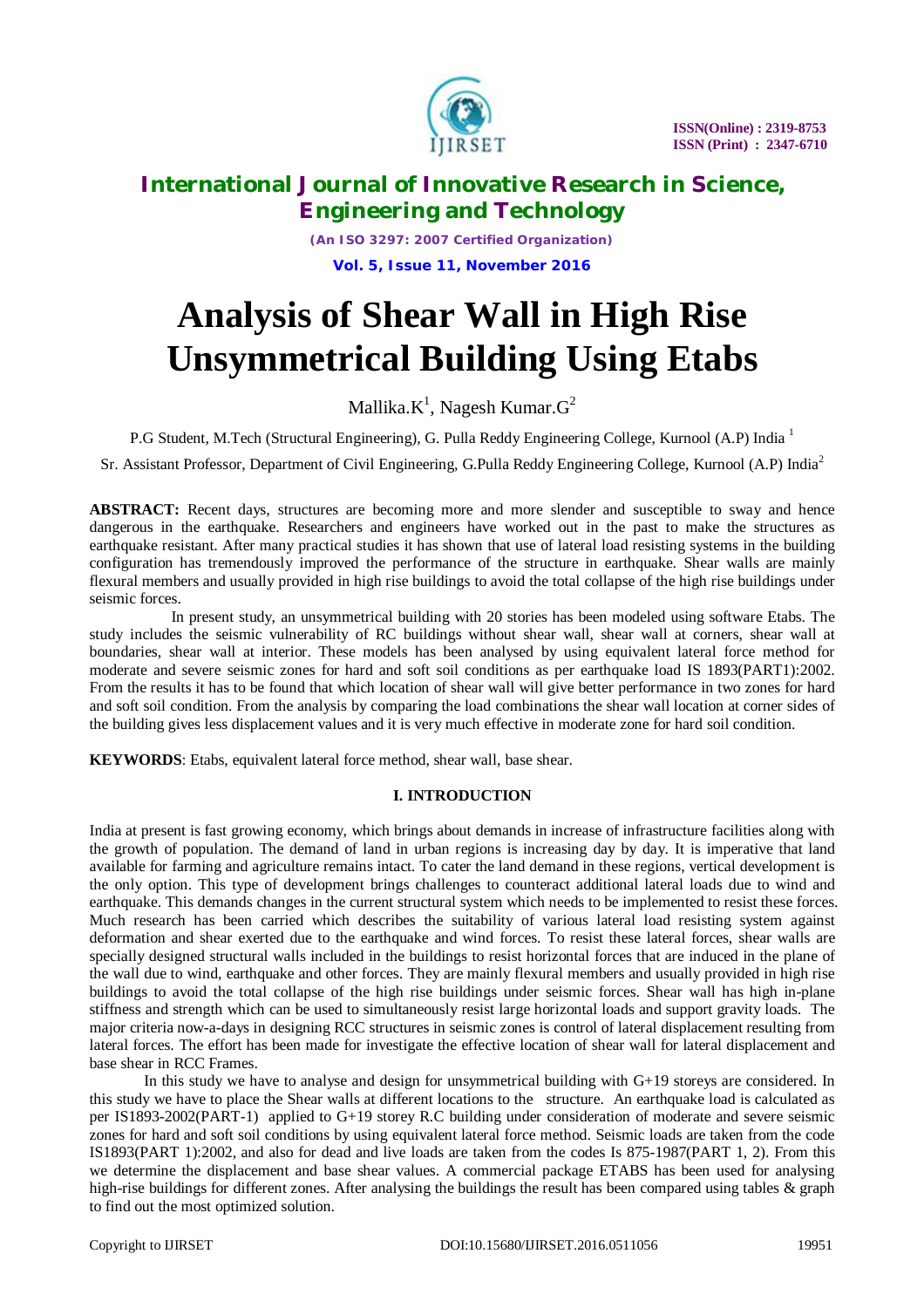

*(An ISO 3297: 2007 Certified Organization)*

**Vol. 5, Issue 11, November 2016**

### **II. LITERATURE REVIEW**

In this study shear walls, is considered as major earthquake resisting member **Chandurkar et al.,2013** presented a study on the location of the shear wall in multi storey building. It is observed that changing the position of shear wall will affect the attraction of forces, so that wall must be in proper position. Providing shear walls at adequate locations substantially reduces the displacements due to earthquake. Shear wall are one of the excellent means of providing earthquake resistance to multistory reinforced concrete building[1].**Hiremath et al., 2014.**has presented a study on effective, efficient and ideal location of shear wall are considered for 25 storey building in zone IV. From results by providing shear walls at adequate locations substantially reduces the displacements due to earthquake, percentage of lateral drift and displacement also depends on the location of shear wall and its thickness[2]. Location of Different shapes of shear Walls in Unsymmetrical High Rise Buildings is necessary to find out the effectiveness of building **Murali Krishna et al.,2014** has studied the optimum location of shear wall in Unsymmetrical High Rise Buildings. In this study different shapes of shear walls are considered for 30 storey building they are Box Section,  $L$  – Section,  $U$  – Section,  $W$  – Section,  $H$  – Section and  $T$  – Section. From the analysis results it is observed that the provision of  $T$ -SHAPED shear wall has significant effect on storey drift and shows good performance in both equivalent static method and response spectrum method[3].**Abhijeet Baikerikar et al.,2014** has presented a study on Lateral load resisting systems of variable heights in all soil types of high seismic zones and the analysis is done by comparing the bare frame and different locations of shear wall. From results it is observed that as the building height increases Lateral displacements and drift increases. Compared to all other cases Bare Frame produces larger lateral displacements and drifts. Lateral displacements and drift is significantly lower after inserting shear wall in the bare frame. One of the important conclusions that can be made from the above study soil changes from hard there is massive increase in base shear, lateral displacements and lateral drifts are less compared to soft soil condition [4]. **Manohar et al.,2014**.Has presented a study on the analysis of seismic performance on high rise building with fifteen storeys in zone V by changing the location of shear wall for different soil conditions. By using Etabs software four different models were studied with different positioning of shear wall in building and three different type of models were analysed by considering the masonry infill. The observation of results will gives that Shear wall shear wall at periphery and sides of building are effective in resisting the seismic force and Lateral load effects on high rise buildings are quite significant and increase rapidly with increase in height[5].**B.N.Sarath et al.,2015** has study on different types of lateral structural systems they are Shear wall system, Braced frame system, Framed tube system, Tube in tube system, Bundled tube system are considered for 30, 40, 50 and 60 story structures. The analysis has been carried out using software Etabs. From the results it is seen that the Shear wall system gives less displacement values and it is very much effective in resisting lateral loads and it is economical compared to the other structural systems[6].**Syed Ehtesham Ali et al.,2015**. has Study on Strength of RC shear wall at different Location of six storey multi-Storied residential building subjected to earthquake loading in zone-II is considered. The analysis was performed using Etabs. The lateral deflection of column for building with corner shear wall is reduced as compared to all models with and without shear wall. It has been observed that the top deflection is reduced after providing shear wall of the frame in X-direction as well as in Ydirection is more efficient at corner sides[7].**Pavani et al.,2015** presented a study on shear wall shear wall design and optimization is done by using the software Etabs, the building consists of a G+44+terrace R.C.C. residential cum commercial building. The plan of the building is irregular in nature but considered as it is regular for easy analysis; it is located in Seismic Zone III and is founded on medium type soil. From the results it is observed that the presence of shear wall at all possible deflection positions there is possible of controlling the damage that may occur due to seismic forces[8].

 In the present study, the main objective is to determine the optimum location of shear wall by taking unsymmetrical model plan of the building in moderate and severe seismic zones for hard and soft soil conditions. By using equivalent lateral force method we have to determine the lateral forces for two zones in hard and soft soil condition. To determine parameters of shear wall in moderate and severe zones of building such as time period, base shear and displacements. The load combinations were taken as per IS1893-2002(Part1) and the resulting displacements were studied and compared for hard and soft soil located in two zones.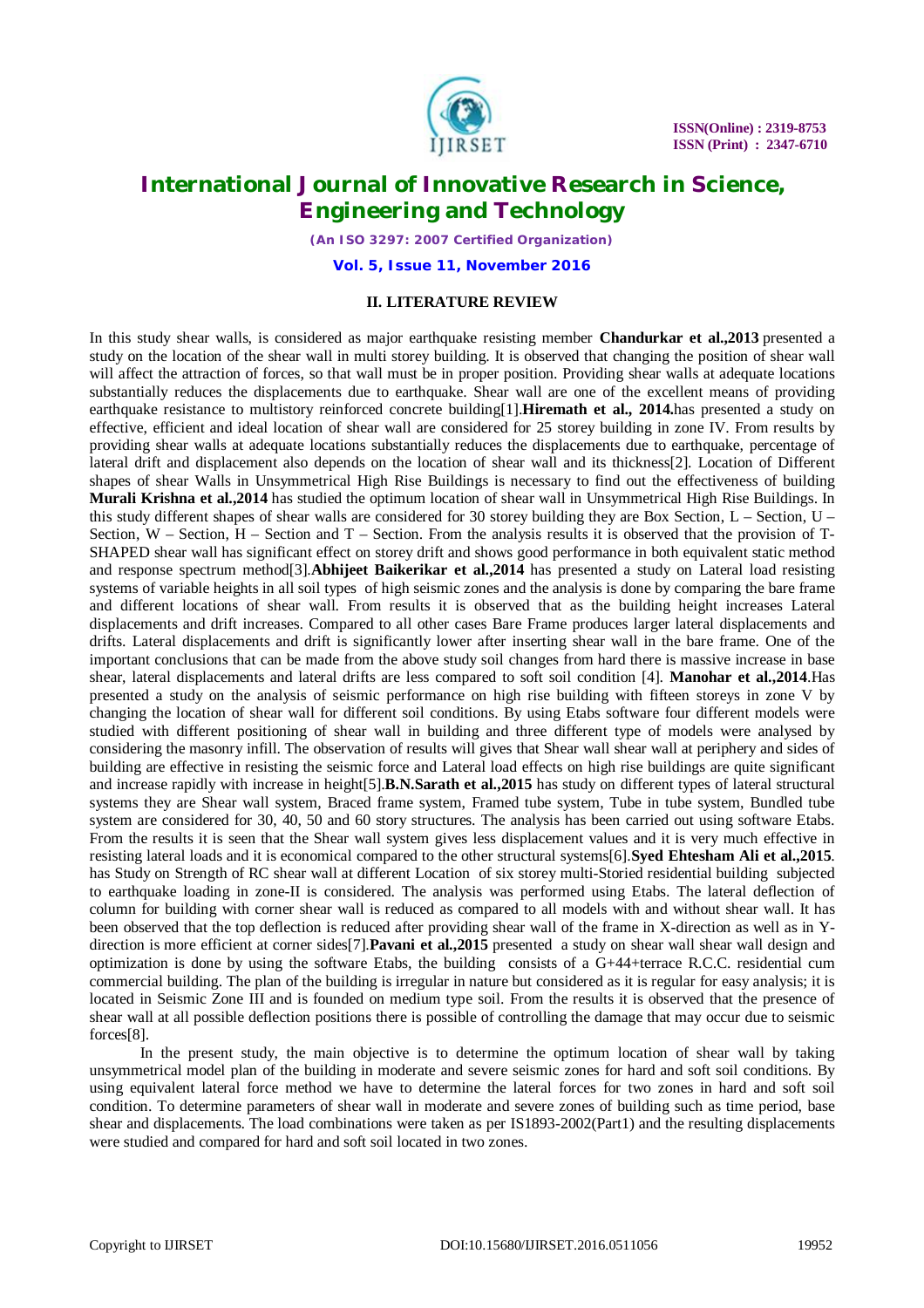

*(An ISO 3297: 2007 Certified Organization)*

**Vol. 5, Issue 11, November 2016**

#### **III. METHODOLOGY**

The Etabs software is used to develop 3D model and to carry out the analysis. The lateral loads which are applied to the buildings are based on the Indian standards by using equivalent lateral force method. The study is performed for seismic zone moderate and severe, as per IS 1893:2002 (Earthquake load) for two soil conditions, the plan of the model as shown in figure1.

**Equivalent static force method:** Depending on the location of the building site, identify the seismic zone and assign Zone factor (Z). Compute the seismic weight of the building (W). After that to determine the natural period of the building  $(T_a)$  by using code IS-1893 (2002), Using  $T_a$  and soil type (I / II / III), compute the average spectral acceleration  $(S_a/g)$ .knowing Z,  $S_a/g$ , R and I compute design horizontal acceleration coefficient  $(A_h)$  using the relationship, From that we determine the seismic base shear( $V_B$ ) by the following expression:

 $V_B = A_h W$ 

Where,  $A_h$  Design horizontal acceleration spectrum value using the fundamental natural period  $T_a$  in the considered direction of vibration. W = Seismic weight of the building The design horizontal seismic coefficient  $A_h$  shall be determined by the following expression:

$$
A_h = \frac{ZIS_a}{2Rg}
$$

Where  $Z = Z$  and factor as per table 2 of code; I = Importance factor as per table 6 of code : R = Response reduction factors: R=3 for OMRF[ordinary RC moment-resisting frame]and R=5 for SMRF[special RC moment-resisting frame] are taken from code

#### *A. BUILDING PLAN AND DIMENSION DETAILS*



Figure 1. Plan of the model

#### *B. MODELLING*

Model 1: without shear wall as shown in figure 2

Model 2: shear wall at corers as shown in figure3

Model 3: shear wall parallel to x and y axis as shown in figure 4

Model 4: shear wall at interior as shown in figure 5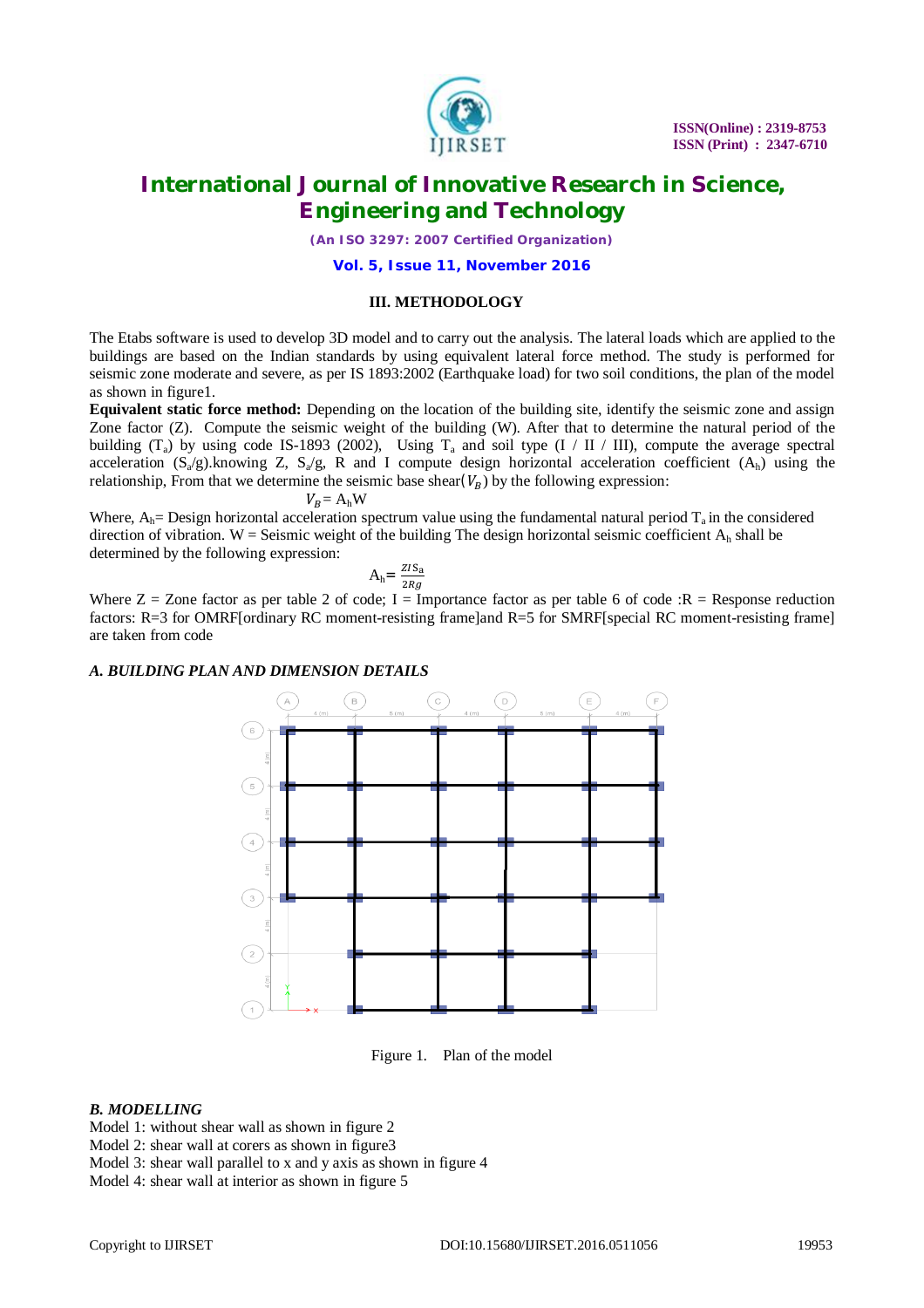

*(An ISO 3297: 2007 Certified Organization)*

**Vol. 5, Issue 11, November 2016**





Figure 2: with out shear wall Figure 3: shear wall at corners



Figure 4: shear wall at parallel to x and y-axis Figure 5: shear wall at interior

| Height of storey                | 3m                |
|---------------------------------|-------------------|
| area of the building            | $376 \text{ m}^2$ |
| Height of the building          | 60m               |
| Number of stories               | 20                |
| Wall thickness                  | $250$ mm          |
| <b>Slab Thickness</b>           | 150 <sub>mm</sub> |
| Grade of the concrete           | M <sub>25</sub>   |
| Grade of the steel              | Fe 415            |
| Thickness of shear wall         | $230$ mm          |
| Support                         | <b>FIXED</b>      |
| Column size                     | 0.9X0.6m          |
| Beam size                       | 0.6x0.4m          |
| Seismic zone $(Z)$              | <b>III&amp;V</b>  |
| Type of soil                    | <b>I&amp;III</b>  |
| Importance factor (I)           | 1                 |
| Response reduction factor $(R)$ | 3&5               |

Table 1: Details and Dimension of the Building Models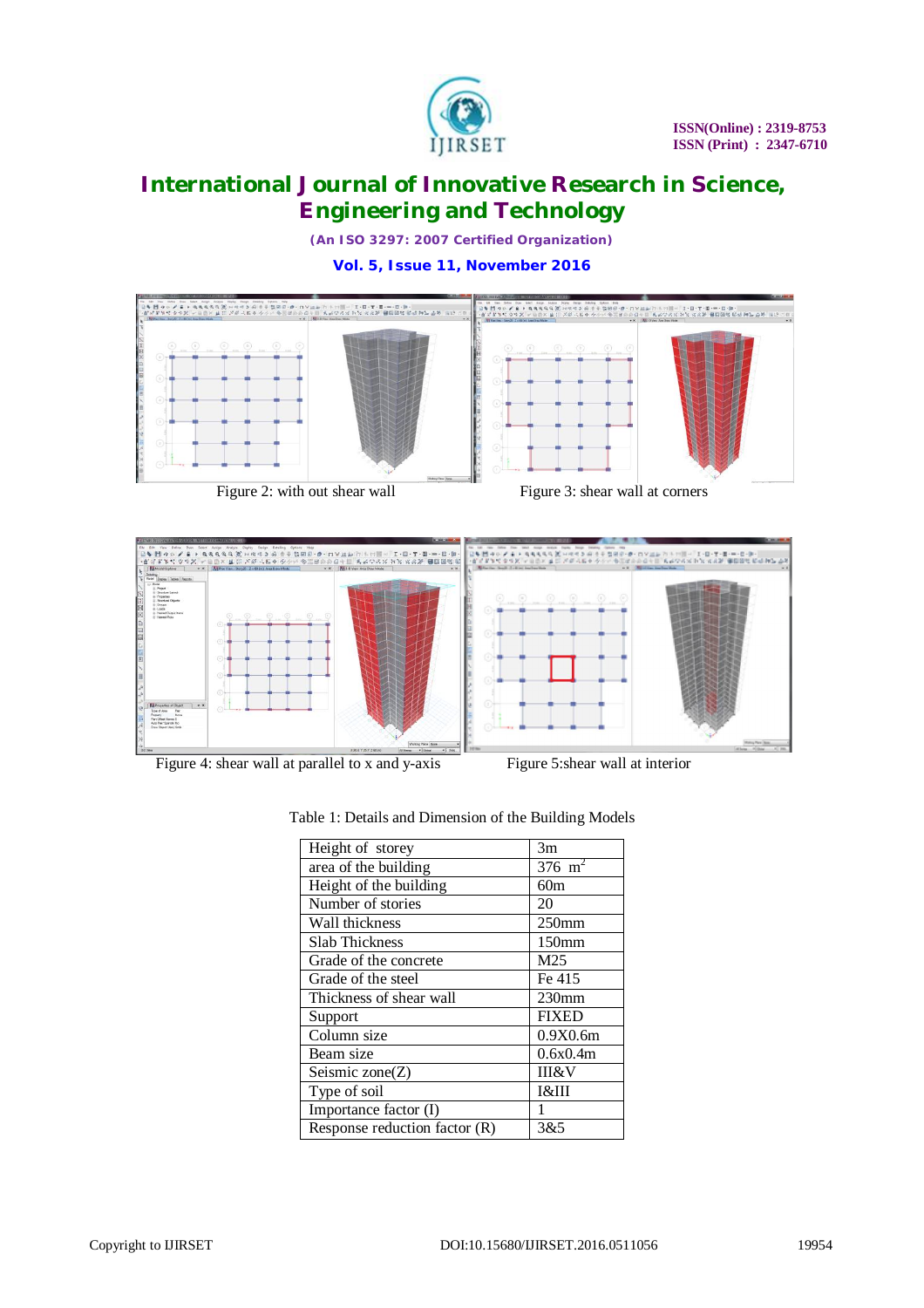

*(An ISO 3297: 2007 Certified Organization)*

**Vol. 5, Issue 11, November 2016**

#### **INPUT DATA:**

Loads have to be considered:

| 1. | Dead load is taken as prescribe by the IS: 875 -1987 (Part-I) |  |  |  |  |
|----|---------------------------------------------------------------|--|--|--|--|
|----|---------------------------------------------------------------|--|--|--|--|

| 2. Unit weight of R.C.C. | $=$ | $25kN/m^3$                                                                                    |
|--------------------------|-----|-----------------------------------------------------------------------------------------------|
| Weight partitions        |     | $2 \text{ kN/m}^2$                                                                            |
| Wall load                |     | $9kN/m^2$                                                                                     |
| 3. Live load             |     | $3 \text{ kN/m}^2$                                                                            |
|                          |     | The effective weight at each floor will be $=(Self weight + weight of partitions + 0.25xL.L)$ |
|                          |     | $=4+2+0.25x3$                                                                                 |
|                          |     | $=6.75$ kN/m <sup>2</sup>                                                                     |
|                          |     |                                                                                               |

The analysis can be carried out on the basis of the external action, the behaviour of the structure or structural materials, and the type of structural model selected. Based on the height of the structure and zone to which it belongs to the type of analysis is pseudo static method or Equivalent static force analysis is selected in the soft ware. Depending on the location of the building site, identify the seismic zone and assign Zone factor (Z). Compute the seismic weight of the building (W).After that to determine the natural period of the building  $(T<sub>a</sub>)$  by using earth quake code. From analysis table 2: shows that the natural time periods  $(T_a)$  for hard and soft soil conditions in moderate and severe seismic zones. From that we determine the base shear by knowing the seismic acceleration coefficient  $A_h$  and the seismic weight of the building (W).

Table 2: Time periods for hard and soft soil conditions in two seismic zones obtained from Etabs

| TYPE OF SOIL $\rightarrow$          | <b>HARD SOIL</b>     |        | <b>SOFT SOIL</b>     |        |
|-------------------------------------|----------------------|--------|----------------------|--------|
|                                     | Time period in (sec) |        | Time period in (sec) |        |
| LOCATION OF SHEAR WALL L            | <b>ZONE III</b>      | ZONE V | ZONE III             | ZONE V |
| Without shear wall                  | 1.579                | 1.465  | 1.353                | 1.303  |
| Shear wall at corners               | 1.093                | 1.095  | 1.094                | 1.092  |
| Shear wall parallel to x and y axis | 1.267                | 1.303  | 1.465                | 1.425  |
| Shear wall at interior              | 1.269                | 1.267  | 1.257                | 1.207  |

The design base shear computed above shall be distributed along the height of the building as per the following expression:

$$
Q_i = \frac{{w_i}^2{h_i}^2}{{\sum_{j=1}^n w_i}^2{h_i}^2}
$$

From the analysis the lateral forces at each floor for the four models as shown below for moderate and severe seismic zones for hard and soft soil conditions by using Etabs software. The lateral forces of moderate and severe zone for soil conditions will be determined by the above formulae( $O<sub>i</sub>$ ) as shown for four models obtained from Etabs soft ware fig 6,7 shows the lateral forces acting in zone III &V for hard soil conditions and fig 8,9shows the lateral forces acting in zone III &V for soft soil conditions. From the lateral forces we have to calculate the total base for the four models located in moderate and severe seismic zones for two soil conditions.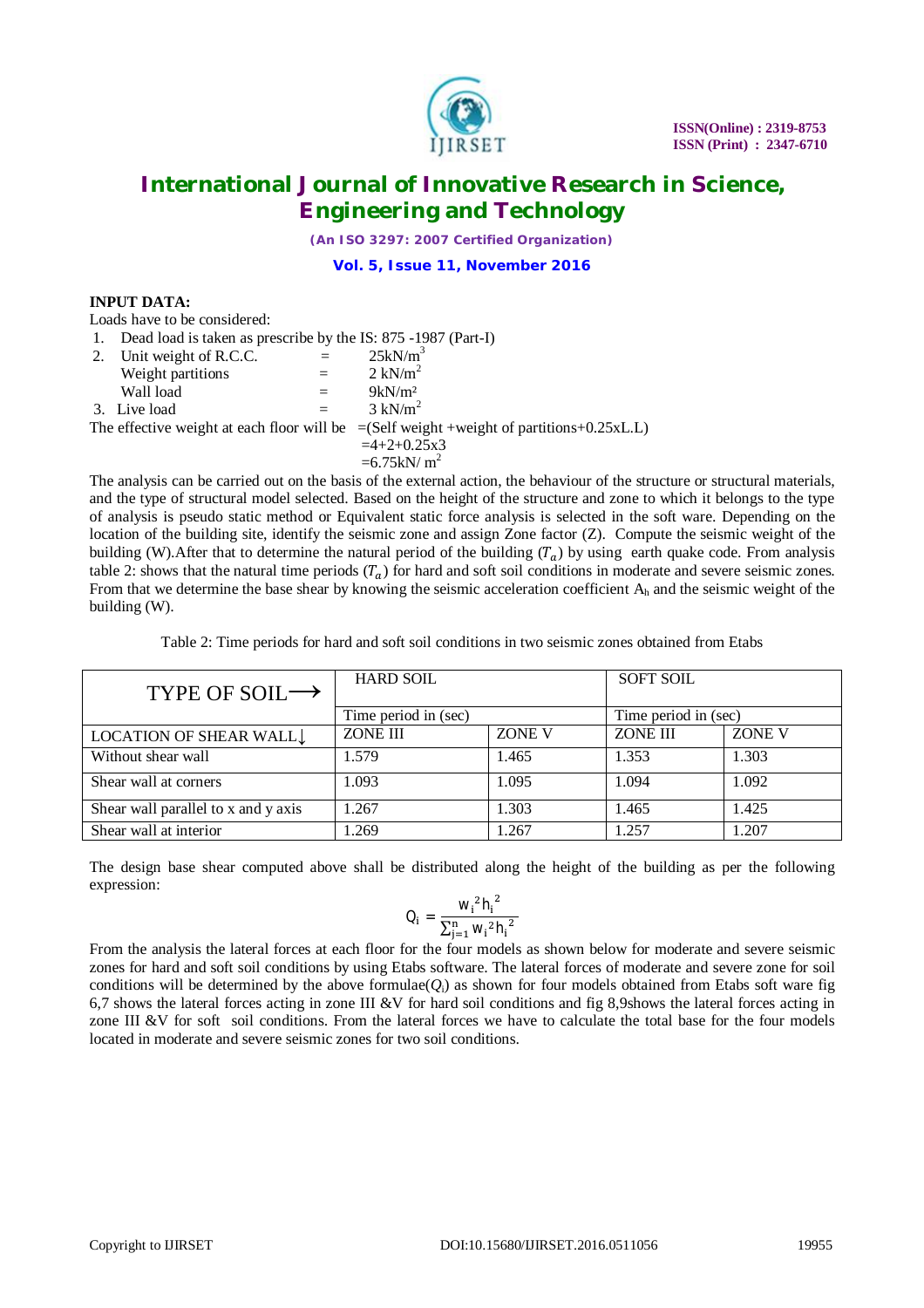

*(An ISO 3297: 2007 Certified Organization)*

### **Vol. 5, Issue 11, November 2016**



Fig 6: Lateral forces in zone III for hard soil condition for four models



Fig 7:Lateral forces in zone V for hard soil condition for four models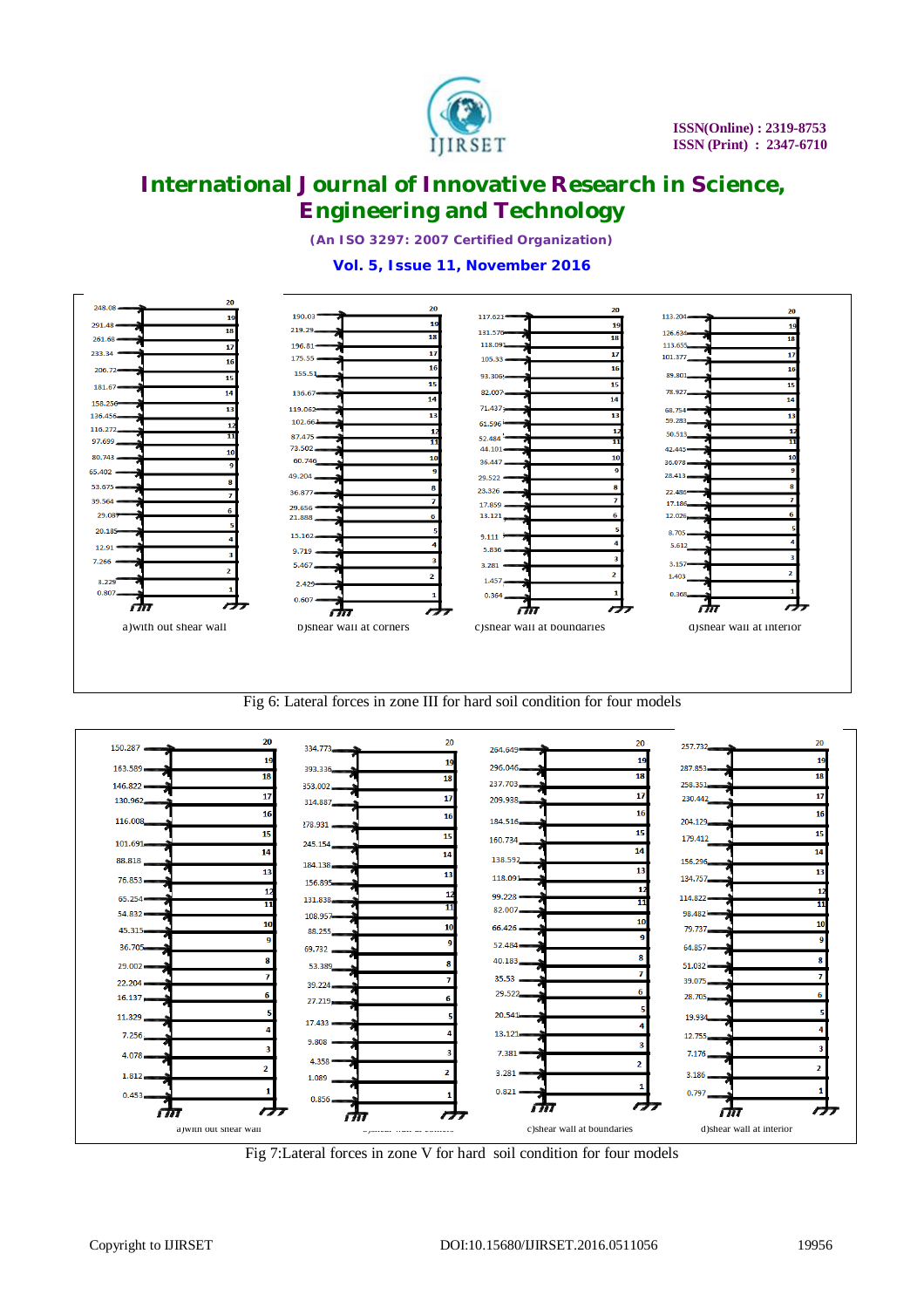

*(An ISO 3297: 2007 Certified Organization)*

### **Vol. 5, Issue 11, November 2016**



Fig 8:Lateral forces in zone III for soft soil condition for models



Fig 9: Lateral forces in zone V for soft soil condition for four models

By using the code IS 1893 (Part-I) –2002 The following load combinations have been considered for the analysis of building is located in Zone III &V by using Etabs software.

1. 1.2(DL+LL±EQX) 2. 1.2(DL+LL±EQY) 3. 1.5(DL ± EQX)

4. 1.5(DL±EQY) 5. 0.9DL±1.5EQX 6. 0.9DL±1.5EQY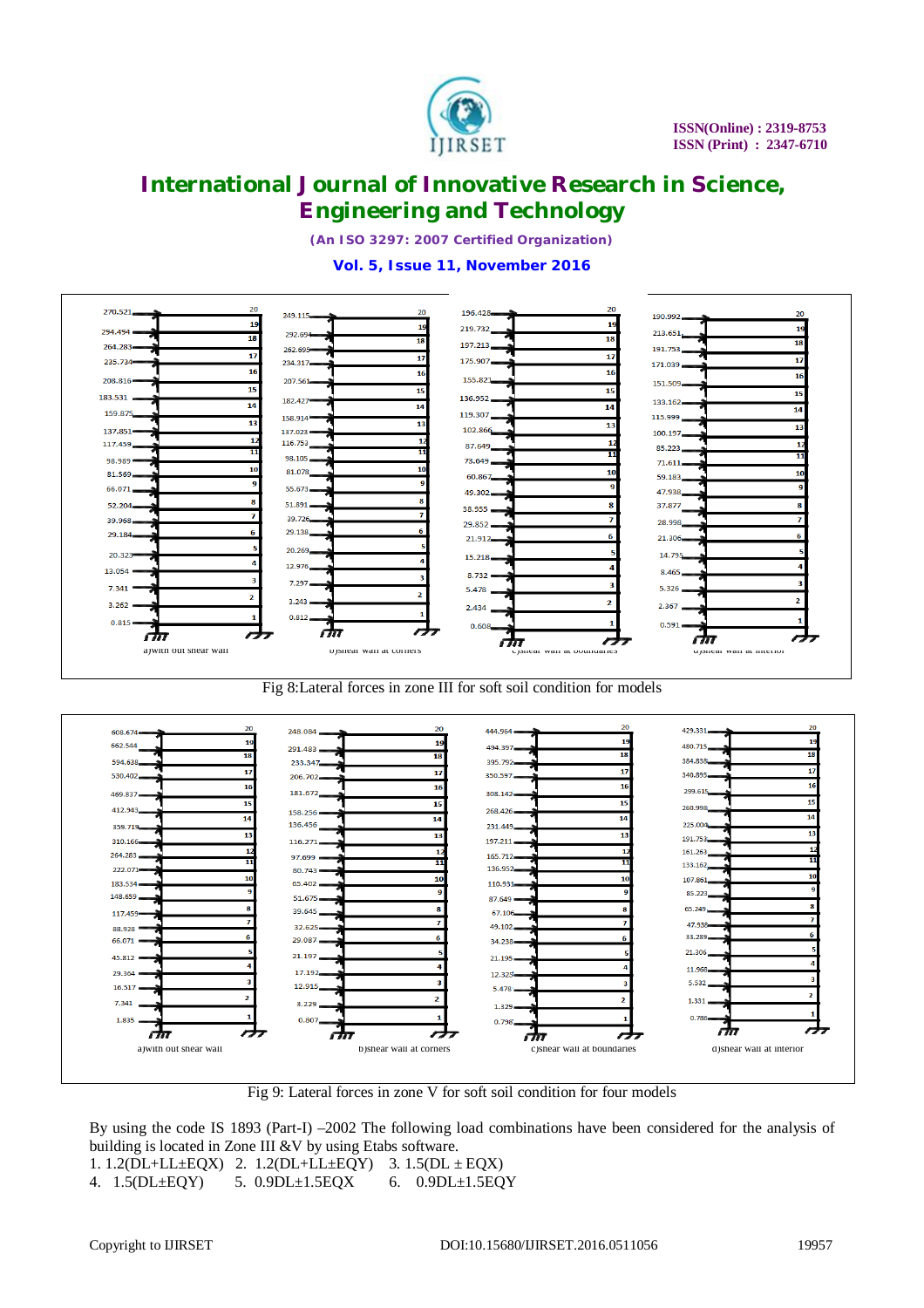

*(An ISO 3297: 2007 Certified Organization)*

**Vol. 5, Issue 11, November 2016**

### **IV. RESUTS AND DISCUSSIONS**

| Table 3: Base shear for hard and soft soil conditions in two seismic zones |                       |           |                       |           |  |
|----------------------------------------------------------------------------|-----------------------|-----------|-----------------------|-----------|--|
| TYPE OF SOIL $\rightarrow$                                                 | <b>HARD SOIL</b>      |           | <b>SOFT SOIL</b>      |           |  |
|                                                                            | <b>BASE SHEAR(kN)</b> |           | <b>BASE SHEAR(kN)</b> |           |  |
| <b>LOCATION</b><br><b>SHEAR</b><br>OF                                      | <b>ZONE III</b>       | ZONE V    | ZONE III              | ZONE V    |  |
| WALL                                                                       |                       |           |                       |           |  |
| Without shear wall                                                         | 1676.4852             | 1699.5888 | 1752.8182             | 3141.8722 |  |
| Shear wall at corners                                                      | 2242.4416             | 3026.0261 | 2251.7633             | 4066.4874 |  |
| Shear wall parallel to x and y axis                                        | 1779.8999             | 2296.8509 | 2395.2759             | 3718.8415 |  |
| Shear wall at interior                                                     | 1718.8804             | 2225.2308 | 1899.8602             | 3824.6855 |  |

The seismic base shear, it has been found that maximum base shear is occurred in the case of shear wall at corners along longitudinal and transverse direction, compared to without shear wall, shear wall at boundaries, shear wall at interior. For moderate and severe seismic zones the time period decreases with increase in base shear and coming to hard and soft soil condition base shear increases in soft soil condition subjected to seismic loads.







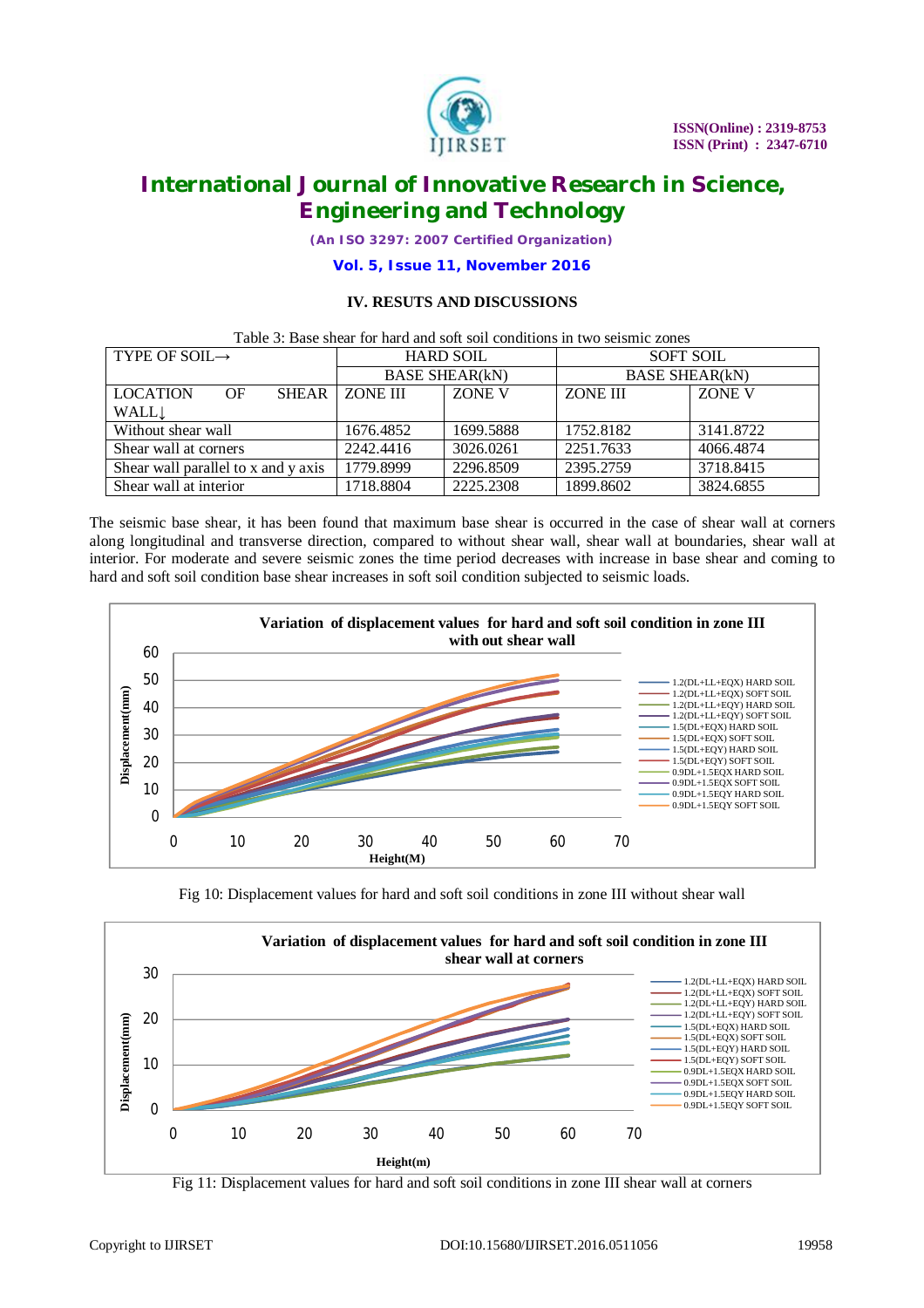

*(An ISO 3297: 2007 Certified Organization)*

**Vol. 5, Issue 11, November 2016**



Fig:12 Displacement values for hard and soft soil conditions in zone V without shear wall



Fig 13: Displacement values for hard and soft soil conditions in zone V shear wall at corners

After the analysis of four models the displacement values are plotted for hard and soft soil condition in Zone III &V for the load combinations as per code IS 1893 (Part-I) – 2002. The present study makes an effort to evaluate the effect of shear wall at different location of building in zone III &V for hard and soft soil condition subjected to earthquake loads and imposed loads. From the above graphs it is observed that the maximum displacement values is increasing from first storey to last one for four models from this it is clear that the displacement values increases in two zones for two soil conditions in model1.Comparing to other three models by providing shear walls at corners gives less displacement values. From the results it is found to be that the load combination of 1.2(DL+LL± EQX) gives less displacement values by Comparing to other load combinations for soft and hard soil conditions in moderate and severe seismic zones in model 2. It has also been observed that combination of 1.5(DL±EQX) is more critical in both cases of two zones for hard and soft soil conditions. The maximum storey displacement is reduced when shear wall provided at corners gives better results in zone III&V for hard and soft soil conditions.

### **V. CONCLUSION**

In the present work the lateral structural system i.e., shear wall system considered for 20 story structure. Conclusions that can be made from the above study is by comparing the earth quake zones III&V for hard and soft soil conditions. From software analysis comparing to hard and soft soil conditions, there is a massive increase in base shear in soft soil condition. From the study it is clear that (shear wall at corners) gives less displacement values in hard soil condition for moderate and severe seismic zones. Providing shear wall at corners performing better and more efficient than all other